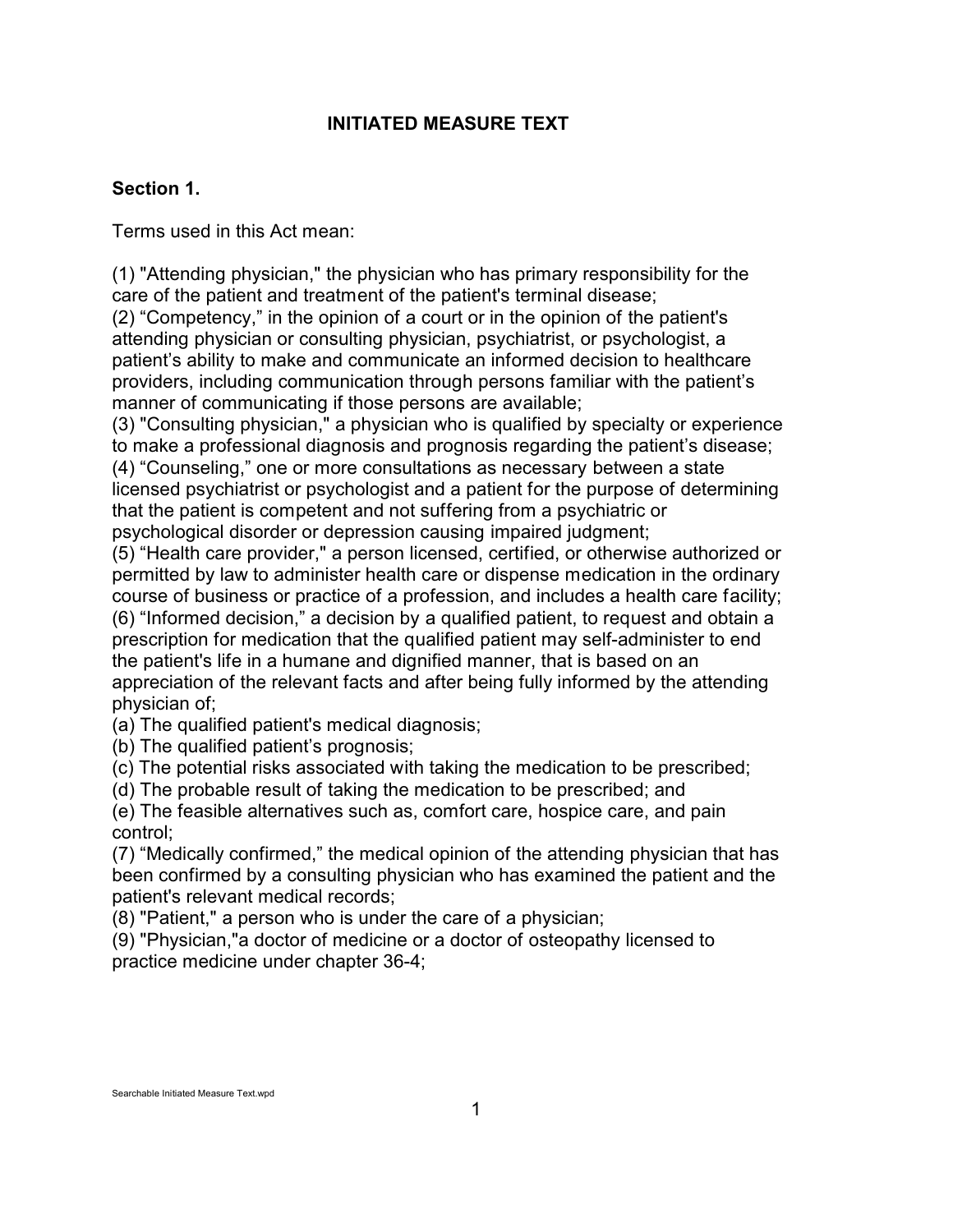(10) "Qualified patient," a competent adult who is a resident of South Dakota and has satisfied the requirements of this Act in order to obtain a prescription for medication that the qualified patient may self-administer to end the patient's life in a humane and dignified manner;

(11) "Self-administer," a qualified patient's act of ingesting medication to end the patient's life in a humane and dignified manner; and

(12) "Terminal disease," an incurable and irreversible disease that has been medically confirmed and will, within reasonable medical judgment, produce death within six months.

\_\_\_\_\_\_\_\_\_\_\_\_\_\_\_\_\_\_\_\_\_\_\_\_\_\_\_\_\_\_\_\_\_\_\_\_\_\_\_\_\_\_\_\_\_\_\_\_\_\_\_\_\_\_\_\_\_\_\_\_\_\_\_\_

## **Section 2.**

An adult patient who is competent, is a resident of South Dakota, and is determined by the attending physician and consulting physician to be suffering from a terminal disease, and who is voluntarily expressing a wish to die, may make a written request for medication that the patient may self-administer to end the patient's life in a humane and dignified manner in accordance with this Act; No person qualifies under this Act solely because of age or disability.

\_\_\_\_\_\_\_\_\_\_\_\_\_\_\_\_\_\_\_\_\_\_\_\_\_\_\_\_\_\_\_\_\_\_\_\_\_\_\_\_\_\_\_\_\_\_\_\_\_\_\_\_\_\_\_\_\_\_\_\_\_\_\_\_

### **Section 3.**

A valid request for medication under this Act shall be in substantially the form provided in this section, signed and dated by the patient and witnessed by at least two persons who, in the presence of the patient, attest that, to the best of their knowledge, and belief, the patient is competent, acting voluntarily, and is not being coerced to sign the request.

One of the witnesses shall be a person who is not:

(1) A relative of the patient by blood, marriage, or adoption;

(2) A person who at the time the request is signed would be entitled to any portion of the estate of the qualified patient upon death under any will or by operation of law; or

(3) An owner, operator, or employee of a healthcare facility where the qualified patient is receiving medical treatment or is a resident.

The patient's attending physician at the time the request is signed may not be a witness.

If the patient is a resident in a long-term care facility at the time the written request is made, one of the witnesses shall be a person designated by the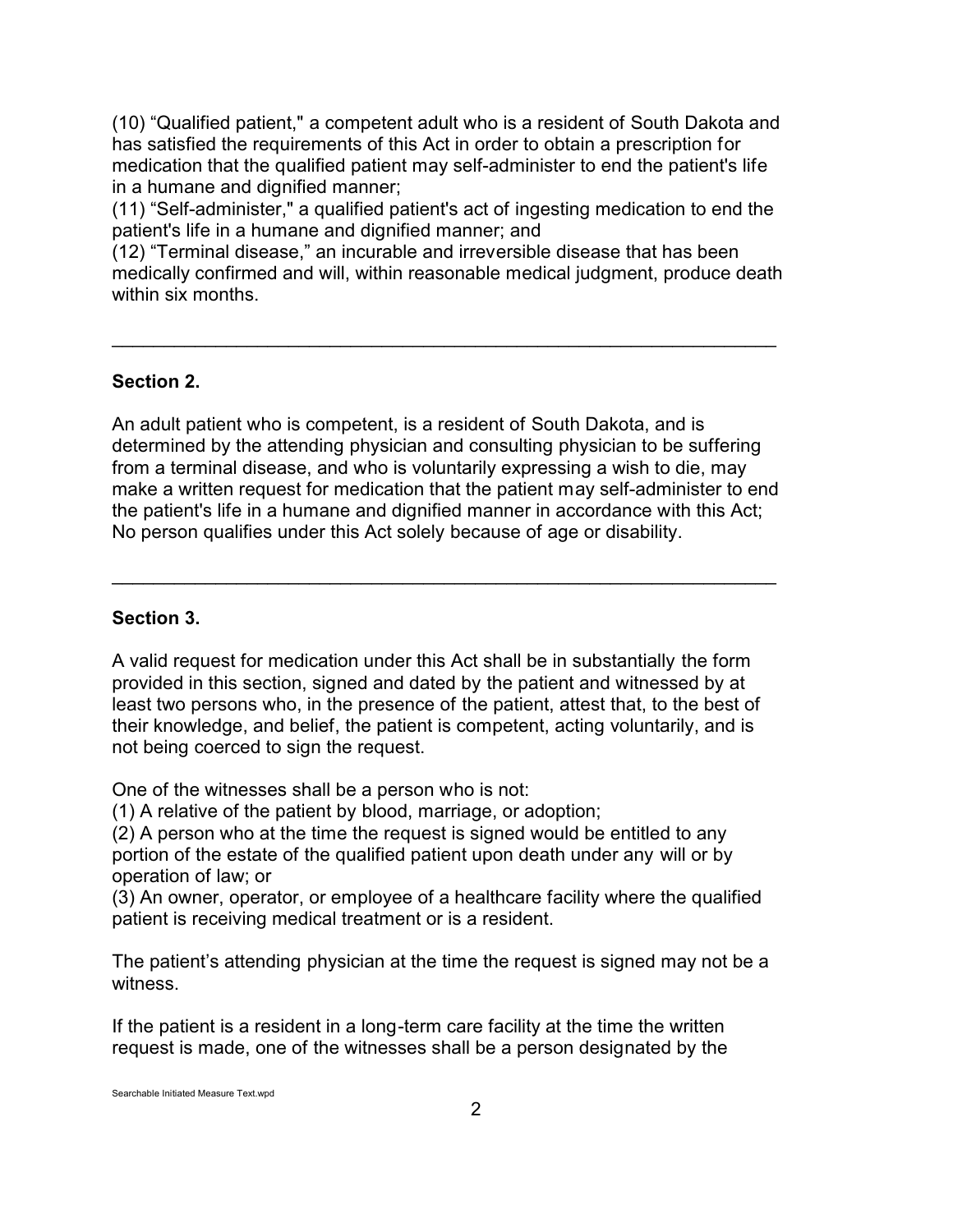facility who meets the qualifications specified by the Department of Health in rules promulgated pursuant to chapter 1-26.

A request for medication as authorized by this Act shall be in substantially the following form:

## REQUEST FOR MEDICATION TO END MY LIFE IN A HUMANE AND DIGNIFIED MANNER

 $I, \ldots, \ldots, \ldots,$  am an adult of sound mind.

l am suffering from . . . . . . . . . . . . . ., which my attending physician has determined is a terminal disease and which has been medically confirmed by a consulting physician.

I have been fully informed of my diagnosis, prognosis, the nature of medication to be prescribed and potential associated risks, the expected result, and the feasible alternatives, including comfort care; hospice care, and pain control. I request that my attending physician prescribe medication that I may self-administer to end my life in a humane and dignified manner and to contact any pharmacist to fill the prescription.

INITIAL ONE:

..... I have informed my family of my decision and taken their opinions into consideration.

..... I have decided not to inform my family of my decision.

..... I have no family to inform of my decision.

I understand that I have the right to rescind this request at any time. I understand the full import of this request and I expect to die when l take the medication to be prescribed. I further understand that although most deaths occur within three hours, my death may take longer and my physician has counseled me about this possibility.

I make this request voluntarily and without reservation, and I accept full moral responsibility for my actions.

Signed: . . . . . . . . . . . . . . Dated: . . . . . . . . . . . . . .

# DECLARATION OF WITNESSES

By initialing and signing below on or after the date the person named above signs, we declare that the person making and signing the above request:

Witness Witness 1 2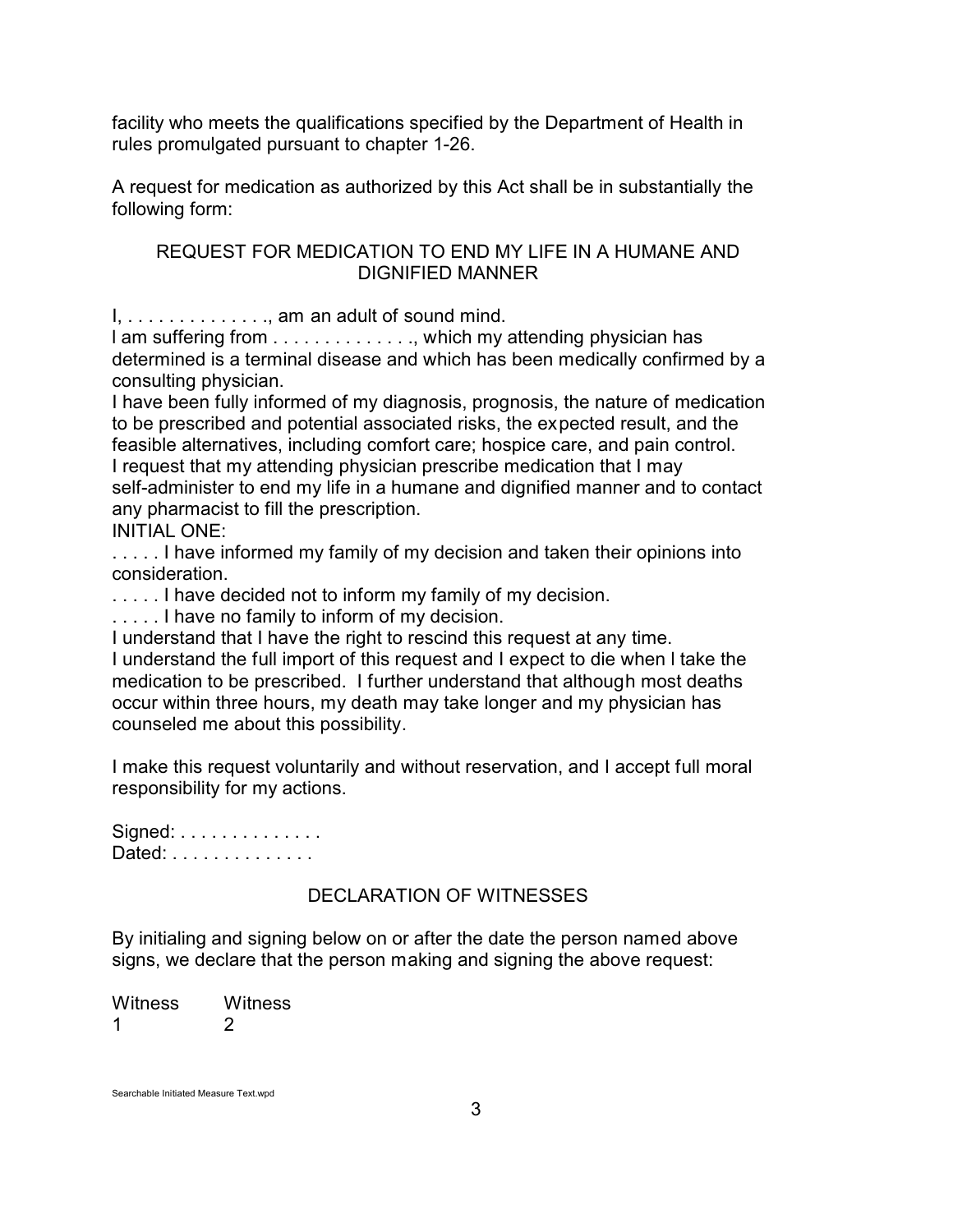| <b>Initials</b> | Initials                                                                                                                                            |
|-----------------|-----------------------------------------------------------------------------------------------------------------------------------------------------|
| $\cdots$        | 1. Is personally known to us or has provided proof of identity;<br>2. Signed this request in our presence on the date of the<br>person's signature; |
| $\cdots$        | 3. Appears to be of sound mind and not under duress, fraud, or<br>undue influence;                                                                  |
|                 | 4. Is not a patient for whom either of us is the attending<br>physician.                                                                            |
|                 |                                                                                                                                                     |

Printed Name of Witness 1: . . . .

Signature of Witness 1/Date: . . . .

Printed Name of Witness 2: . . . .

Signature of Witness 2/Date: . . . .

NOTE: One witness may not be a relative by blood, marriage, or adoption of the person signing this request, may not be entitled to any portion of the person's estate upon death, and may not own, operate, or be employed at a health care facility where the person is a patient or resident. If the patient is an inpatient at a health care facility, one of the witnesses shall be a person designated by the facility.

\_\_\_\_\_\_\_\_\_\_\_\_\_\_\_\_\_\_\_\_\_\_\_\_\_\_\_\_\_\_\_\_\_\_\_\_\_\_\_\_\_\_\_\_\_\_\_\_\_\_\_\_\_\_\_\_\_\_\_\_\_\_\_\_

### **Section 4.**

The attending physician shall:

(1) Make the initial determination of whether a patient has a terminal disease, is competent, and has made the request voluntarily;

(2) Require the patient to demonstrate South Dakota residency pursuant to section 13 of this Act;

(3) Ensure that the patient is making an informed decision by informing the patient of:

(a) The patient's medical diagnosis;

(b) The patient's prognosis;

(c) The potential risks associated with taking the medication to be prescribed;

(d) The probable result of taking the medication to be prescribed; and

(e) The feasible alternatives such as comfort care, hospice care, and pain control;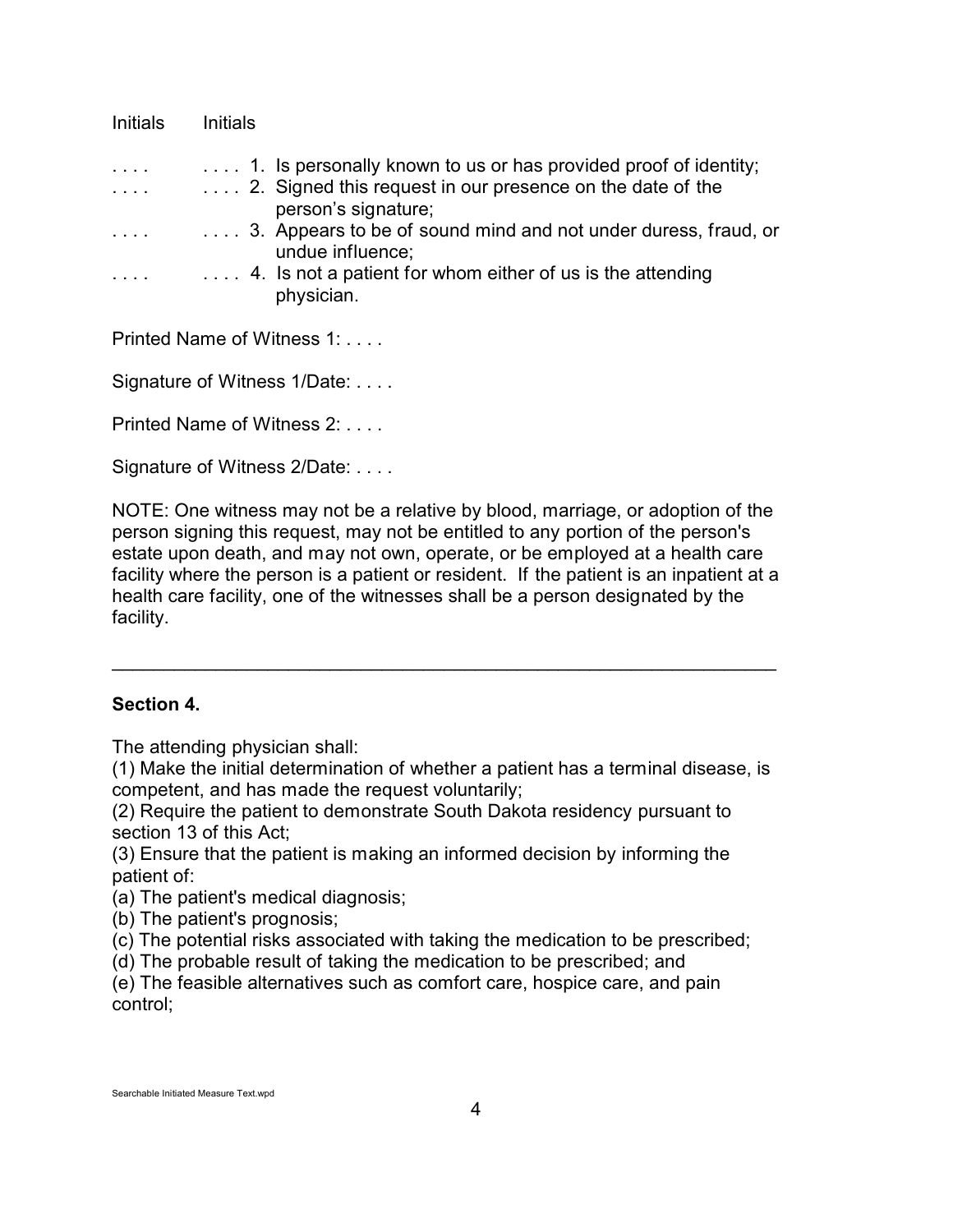(4) Refer the patient to a consulting physician for medical confirmation of the diagnosis, and for a determination that the patient is competent and acting voluntarily;

(5) Refer the patient for counseling, if appropriate;

(6) Recommend that the patient notify next of kin;

(7) Counsel the patient about the importance of having another person present when the patient takes the medication prescribed under this Act and of not taking the medication in a public place;

(8) Inform the patient that the patient may rescind the request at any time and in any manner, and offer the patient an opportunity to rescind at the end of the fifteen-day waiting period;

(9) Verify, immediately before writing the prescription for medication under this Act, that the patient is making an informed decision;

(10) Fulfill the medical record documentation requirements;

(11) Ensure that all appropriate steps are carried out in accordance with this Act before writing a prescription for medication to enable a qualified patient to end the patient's life in a humane and dignified manner; and

(12) Dispense medications directly, including ancillary medications intended to facilitate the desired effect to minimize the patient's discomfort, if the attending physician is authorized under statute and rule to dispense or with the patient's written consent, the attending physician shall:

(a) Contact a pharmacist and inform the pharmacist of the prescription; and

(b) Deliver the written prescription personally, by mail or facsimile to the pharmacist, who will dispense the medications directly to either the patient, the attending physician, or an expressly identified agent of the patient. Medications dispensed pursuant to this subsection may not be dispensed by mail or other form of courier.

The attending physician may sign the patient's death certificate which shall list the underlying terminal disease as the cause of death.

\_\_\_\_\_\_\_\_\_\_\_\_\_\_\_\_\_\_\_\_\_\_\_\_\_\_\_\_\_\_\_\_\_\_\_\_\_\_\_\_\_\_\_\_\_\_\_\_\_\_\_\_\_\_\_\_\_\_\_\_\_\_\_\_

## **Section 5.**

Before a patient is qualified under this Act, a consulting physician shall examine the patient and the patient's relevant medical records and confirm, in writing, the attending physician's diagnosis that the patient is suffering from a terminal disease, and verify that the patient is competent, is acting voluntarily, and has made an informed decision.

\_\_\_\_\_\_\_\_\_\_\_\_\_\_\_\_\_\_\_\_\_\_\_\_\_\_\_\_\_\_\_\_\_\_\_\_\_\_\_\_\_\_\_\_\_\_\_\_\_\_\_\_\_\_\_\_\_\_\_\_\_\_\_\_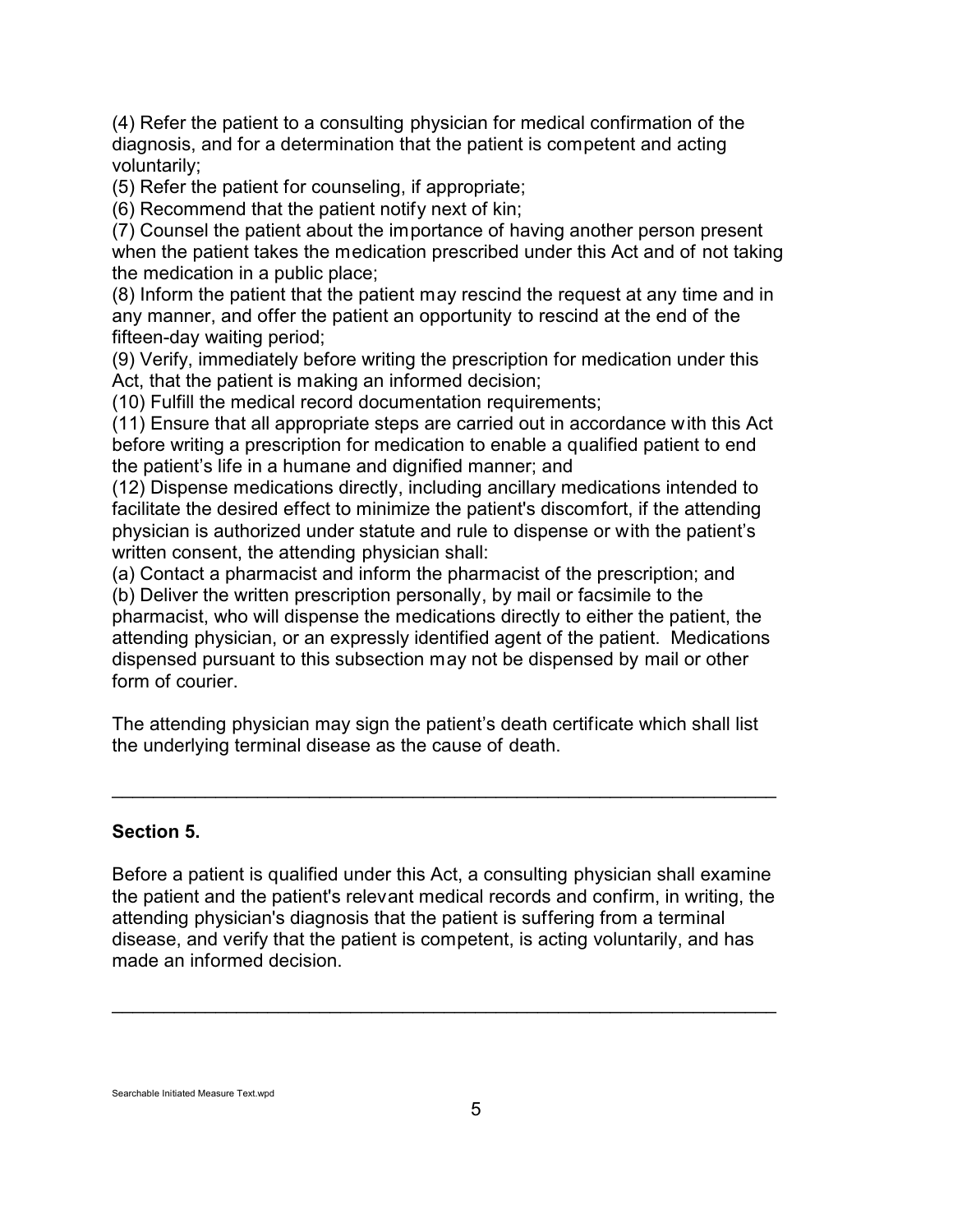### **Section 6.**

If, in the opinion of the attending physician or the consulting physician, a patient may be suffering from a psychiatric or psychological disorder or depression causing impaired judgment, either physician shall refer the patient for counseling. Medication to end a patient's life in a humane and dignified manner may not be prescribed until the person performing the counseling determines that the patient is not suffering from a psychiatric or psychological disorder or depression causing impaired judgment.

## **Section 7.**

No person may receive a prescription for medication to end the person's life in a humane and dignified manner unless the person has made an informed decision. Immediately before writing a prescription for medication under this Act, the attending physician shall verify that the qualified patient is making an informed decision.

\_\_\_\_\_\_\_\_\_\_\_\_\_\_\_\_\_\_\_\_\_\_\_\_\_\_\_\_\_\_\_\_\_\_\_\_\_\_\_\_\_\_\_\_\_\_\_\_\_\_\_\_\_\_\_\_\_\_\_\_\_\_\_\_

\_\_\_\_\_\_\_\_\_\_\_\_\_\_\_\_\_\_\_\_\_\_\_\_\_\_\_\_\_\_\_\_\_\_\_\_\_\_\_\_\_\_\_\_\_\_\_\_\_\_\_\_\_\_\_\_\_\_\_\_\_\_\_\_

## **Section 8.**

The attending physician shall recommend that the patient notify the next of kin of the patient's request for medication under this Act. A patient who declines or is unable to notify next of kin may not have the patient's request denied for that reason.

\_\_\_\_\_\_\_\_\_\_\_\_\_\_\_\_\_\_\_\_\_\_\_\_\_\_\_\_\_\_\_\_\_\_\_\_\_\_\_\_\_\_\_\_\_\_\_\_\_\_\_\_\_\_\_\_\_\_\_\_\_\_\_\_

### **Section 9.**

To receive a prescription for medication that the qualified patient may self-administer to end the patient's life in a humane and dignified manner, a qualified patient shall make an oral request and a written request, and reiterate the oral request to the qualified patient's attending physician at least fifteen days after making the initial oral request. At the time the qualified patient makes a second oral request, the attending physician shall offer the qualified patient an opportunity to rescind the request.

\_\_\_\_\_\_\_\_\_\_\_\_\_\_\_\_\_\_\_\_\_\_\_\_\_\_\_\_\_\_\_\_\_\_\_\_\_\_\_\_\_\_\_\_\_\_\_\_\_\_\_\_\_\_\_\_\_\_\_\_\_\_\_\_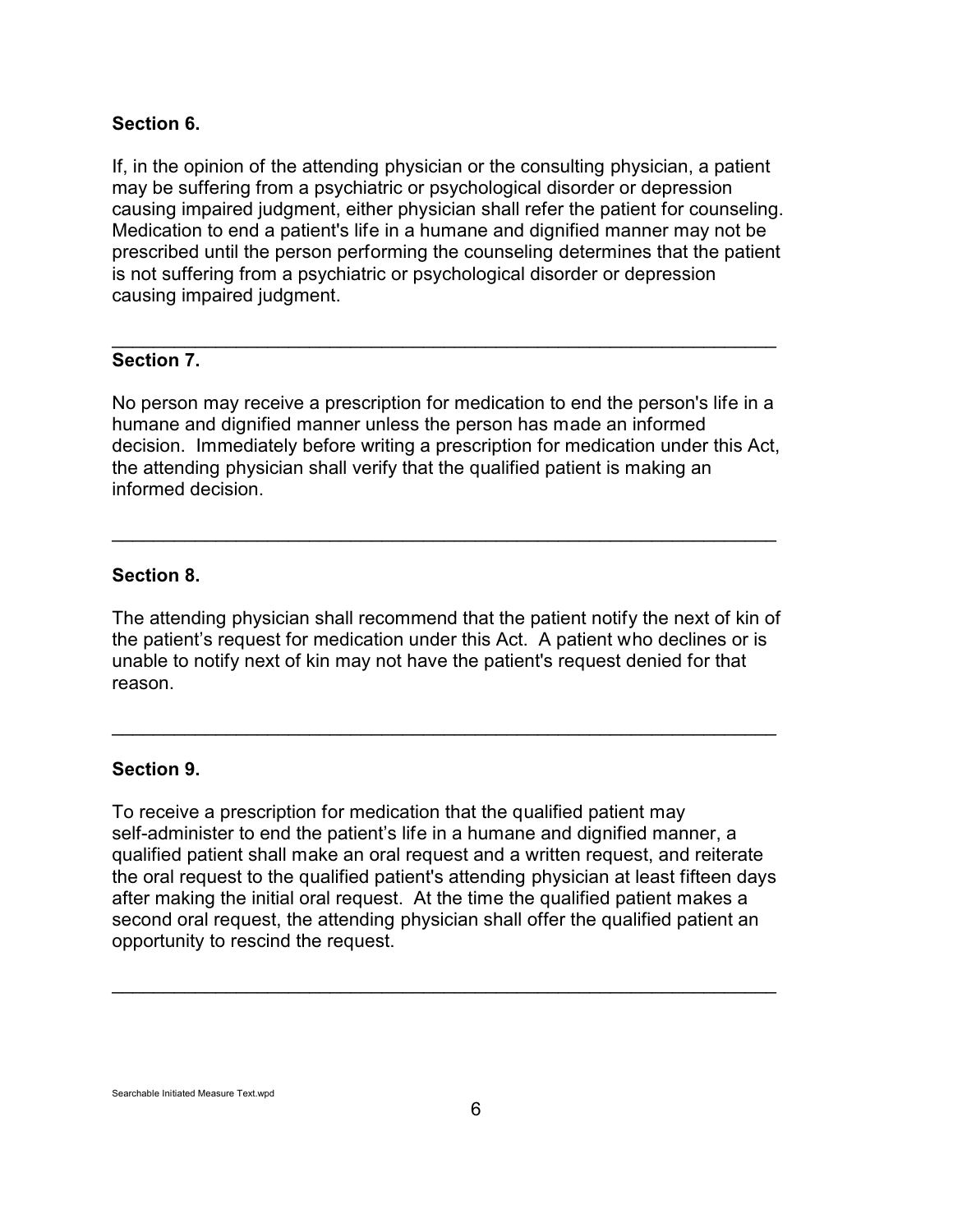# **Section 10.**

A patient may rescind a request at any time and in any manner without regard to the patient's mental state. No prescription for medication under this Act may be written without the attending physician offering the qualified patient an opportunity to rescind the request.

\_\_\_\_\_\_\_\_\_\_\_\_\_\_\_\_\_\_\_\_\_\_\_\_\_\_\_\_\_\_\_\_\_\_\_\_\_\_\_\_\_\_\_\_\_\_\_\_\_\_\_\_\_\_\_\_\_\_\_\_\_\_\_\_

# **Section 11.**

At least fifteen days shall elapse between the patient's initial oral request and the writing of a prescription under this Act.

At least forty-eight hours shall elapse between the date the patient signs the written request and the writing of a prescription under this Act.

\_\_\_\_\_\_\_\_\_\_\_\_\_\_\_\_\_\_\_\_\_\_\_\_\_\_\_\_\_\_\_\_\_\_\_\_\_\_\_\_\_\_\_\_\_\_\_\_\_\_\_\_\_\_\_\_\_\_\_\_\_\_\_

# **Section 12.**

The following shall be documented or filed in the patient's medical record:

(1) Any oral request by a patient for medication to end the patient's life in a humane and dignified manner;

(2) Any written request by a patient for medication to end the patient's life in a humane and dignified manner;

(3)The attending physician's diagnosis and prognosis, and determination that the patient is competent, is acting voluntarily, and has made an informed decision;

(4) The consulting physician's diagnosis and prognosis, and verification that the patient is competent, is acting voluntarily, and has made an informed decision;

(5) A report of the outcome and determinations made during counseling, if performed;

(6) The attending physician's offer to the patient to rescind the request at the time of the patient's second oral request; and

(7) A note by the attending physician indicating that all requirements under this Act have been met and indicating the steps taken to carry out the request, including a notation of the medication prescribed.

\_\_\_\_\_\_\_\_\_\_\_\_\_\_\_\_\_\_\_\_\_\_\_\_\_\_\_\_\_\_\_\_\_\_\_\_\_\_\_\_\_\_\_\_\_\_\_\_\_\_\_\_\_\_\_\_\_\_\_\_\_\_\_\_

# **Section 13.**

Only requests made by South Dakota residents under this Act may be granted. A patient may demonstrate residency by any of the following:

\_\_\_\_\_\_\_\_\_\_\_\_\_\_\_\_\_\_\_\_\_\_\_\_\_\_\_\_\_\_\_\_\_\_\_\_\_\_\_\_\_\_\_\_\_\_\_\_\_\_\_\_\_\_\_\_\_\_\_\_\_\_\_\_

(1) Possession of a South Dakota driver's license;

(2) Registration to vote in South Dakota; or

(3) Evidence that the person owns or leases property in South Dakota.

Searchable Initiated Measure Text.wpd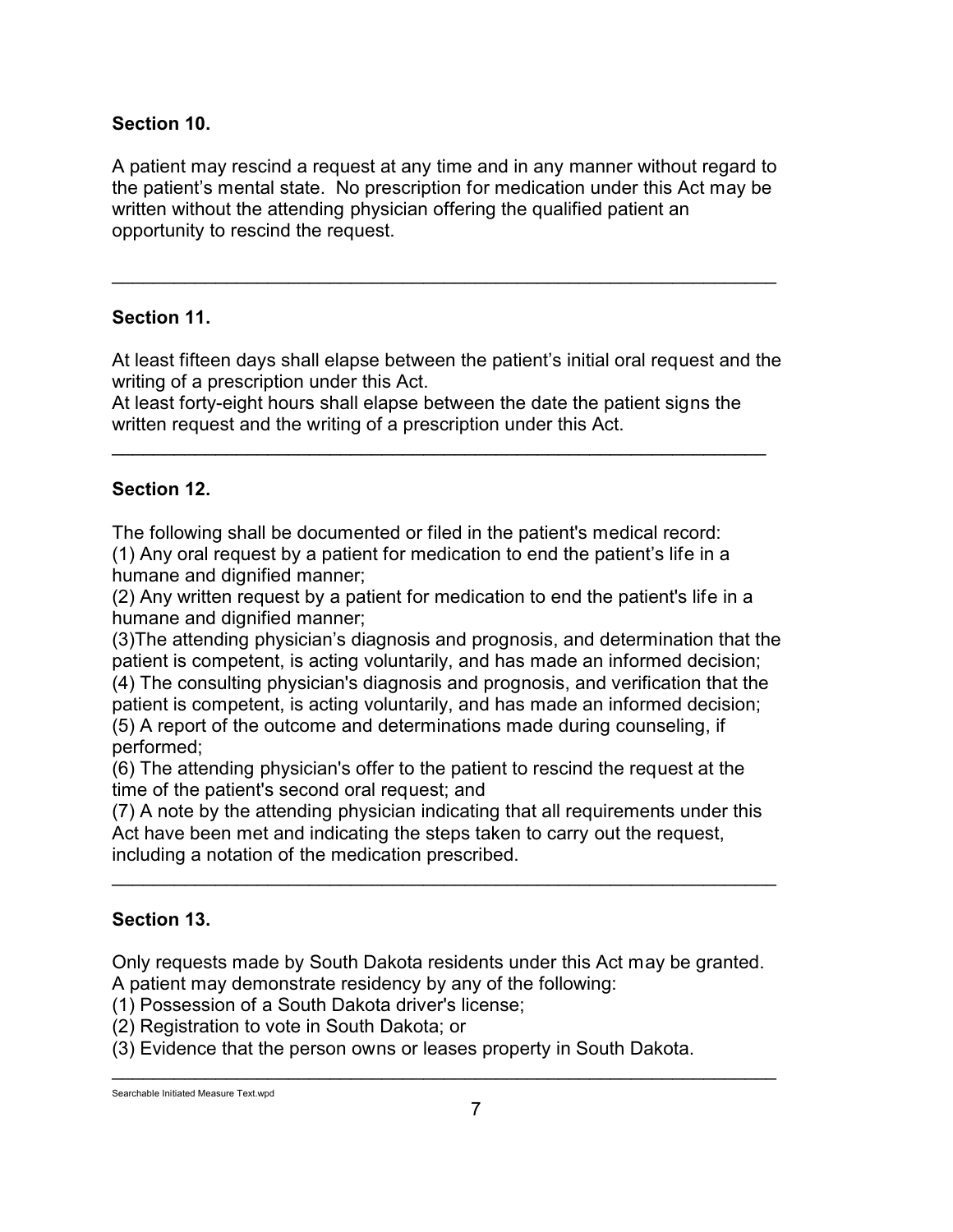## **Section 14.**

Any medication dispensed under this Act that is not self-administered shall be disposed of by lawful means.

\_\_\_\_\_\_\_\_\_\_\_\_\_\_\_\_\_\_\_\_\_\_\_\_\_\_\_\_\_\_\_\_\_\_\_\_\_\_\_\_\_\_\_\_\_\_\_\_\_\_\_\_\_\_\_\_\_\_\_\_\_\_\_\_

## **Section 15.**

The Department of Health shall annually review all records maintained under this Act. The department shall require any health care provider upon writing a prescription or dispensing medication under this Act to file a copy of the dispensing record and any other required documentation with the department. All required documentation shall be mailed or otherwise transmitted as allowed by the department no later than thirty calendar days after the writing of a prescription and dispensing of medication under this Act, except that all documents required to be filed with the department by the prescribing physician after the death of the patient shall be mailed no later than thirty calendar days after the date of death of the patient.

The Department of Health shall promulgate rules pursuant to Chapter 1-26 outlining the documentation required pursuant to this section and how the documentation may be transmitted to the department. Notwithstanding any other provision of law, the information collected is not a public record and may not be made available for inspection by the public.

The Department of Health shall generate and make available to the public an annual statistical report of information collected under this section.

\_\_\_\_\_\_\_\_\_\_\_\_\_\_\_\_\_\_\_\_\_\_\_\_\_\_\_\_\_\_\_\_\_\_\_\_\_\_\_\_\_\_\_\_\_\_\_\_\_\_\_\_\_\_\_\_\_\_\_\_\_\_\_\_

### **Section 16.**

No provision in any contract, will, or other agreement, whether written or oral, to the extent the provision would affect whether a person may make or rescind a request for medication to end the person's life in a humane and dignified manner, is valid.

No obligation under any currently existing contract may be conditioned or affected by the making or rescinding of a request, by a person, for medication to end the person's life in a humane and dignified manner.

\_\_\_\_\_\_\_\_\_\_\_\_\_\_\_\_\_\_\_\_\_\_\_\_\_\_\_\_\_\_\_\_\_\_\_\_\_\_\_\_\_\_\_\_\_\_\_\_\_\_\_\_\_\_\_\_\_\_\_\_\_\_\_\_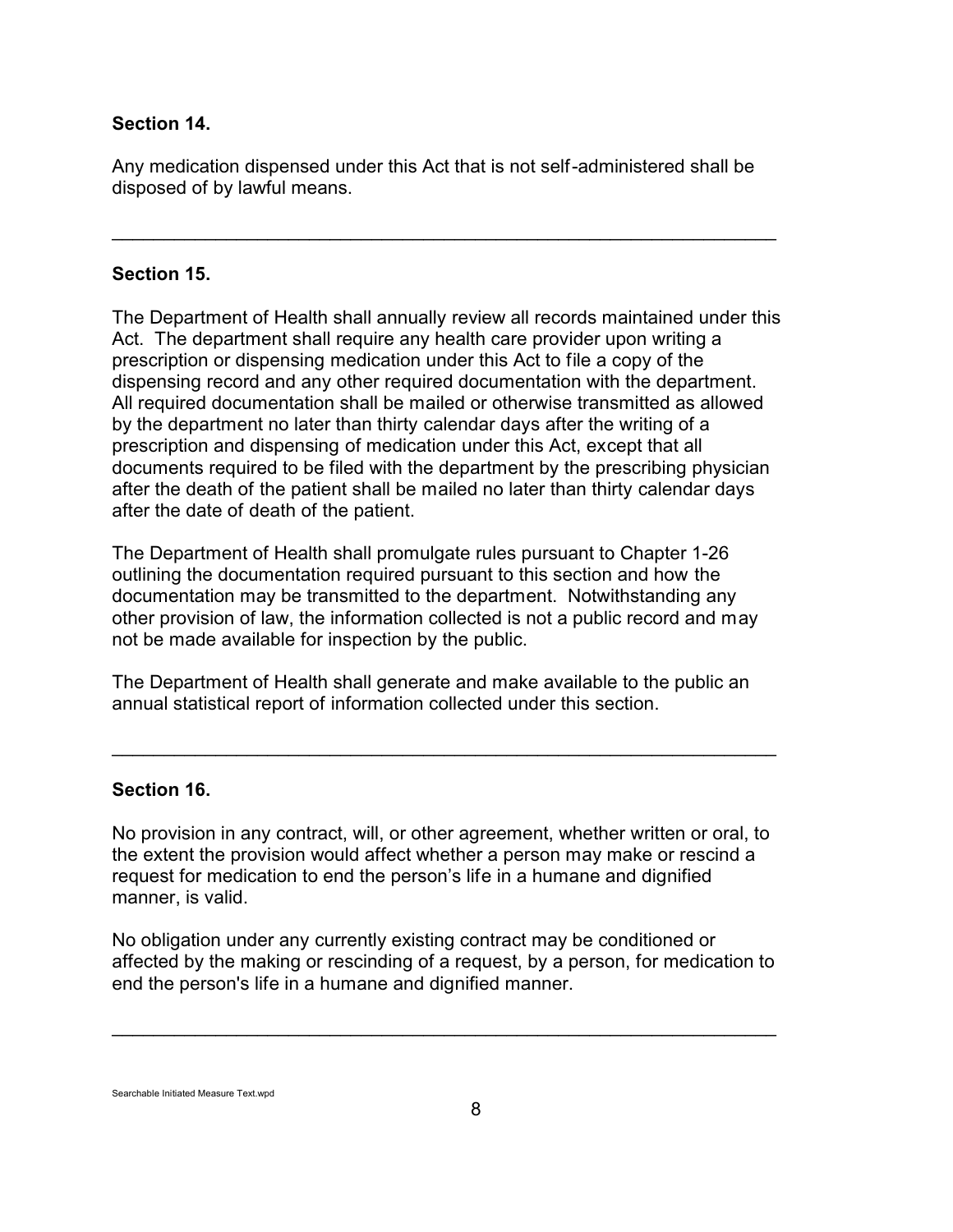### **Section 17.**

No sale, procurement, or issuance of any life, health, or accident insurance or annuity policy or the rate charged for any policy may be conditioned upon or affected by the making or rescinding of a request, by a patient, for medication that the patient may self-administer to end the person's [sic] in a humane and dignified manner. A qualified patient's act of ingesting medication to end the patient's life in a humane and dignified manner does not have an effect upon any life, health, or accident insurance or annuity policy.

### **Section 18.**

Nothing in this Act authorizes a physician or any other person to end a patient's life by lethal injection, mercy killing, or active euthanasia. Any action taken in accordance with this Act does not, for any purpose, constitute suicide, assisted suicide, mercy killing, or homicide, under the law. No state report may refer to any practice under this Act as suicide or assisted suicide. Any state report shall refer to practice under this Act as obtaining and self-administering life-ending medication.

\_\_\_\_\_\_\_\_\_\_\_\_\_\_\_\_\_\_\_\_\_\_\_\_\_\_\_\_\_\_\_\_\_\_\_\_\_\_\_\_\_\_\_\_\_\_\_\_\_\_\_\_\_\_\_\_

Nothing in this Act may be interpreted to lower the applicable standard of care for the attending physician, consulting physician, psychiatrist or psychologist, or other health care provider participating under this Act.

\_\_\_\_\_\_\_\_\_\_\_\_\_\_\_\_\_\_\_\_\_\_\_\_\_\_\_\_\_\_\_\_\_\_\_\_\_\_\_\_\_\_\_\_\_\_\_\_\_\_\_\_\_\_\_\_\_\_\_\_

\_\_\_\_\_\_\_\_\_\_\_\_\_\_\_\_\_\_\_\_\_\_\_\_\_\_\_\_\_\_\_\_\_\_\_\_\_\_\_\_\_\_\_\_\_\_\_\_\_\_\_\_\_\_\_\_\_\_\_\_

#### **Section 19.**

No person may be subject to civil or criminal liability or professional disciplinary action for participating in good faith compliance with this Act. This includes being present when a qualified patient takes the prescribed medication to end the patient's life in a humane and dignified manner.

### **Section 20.**

No professional organization or association, or health care provider, may subject a person to censure, discipline, suspension, loss of license, loss of privileges, loss of membership, or other penalty for participating or refusing to participate in good faith compliance with this Act.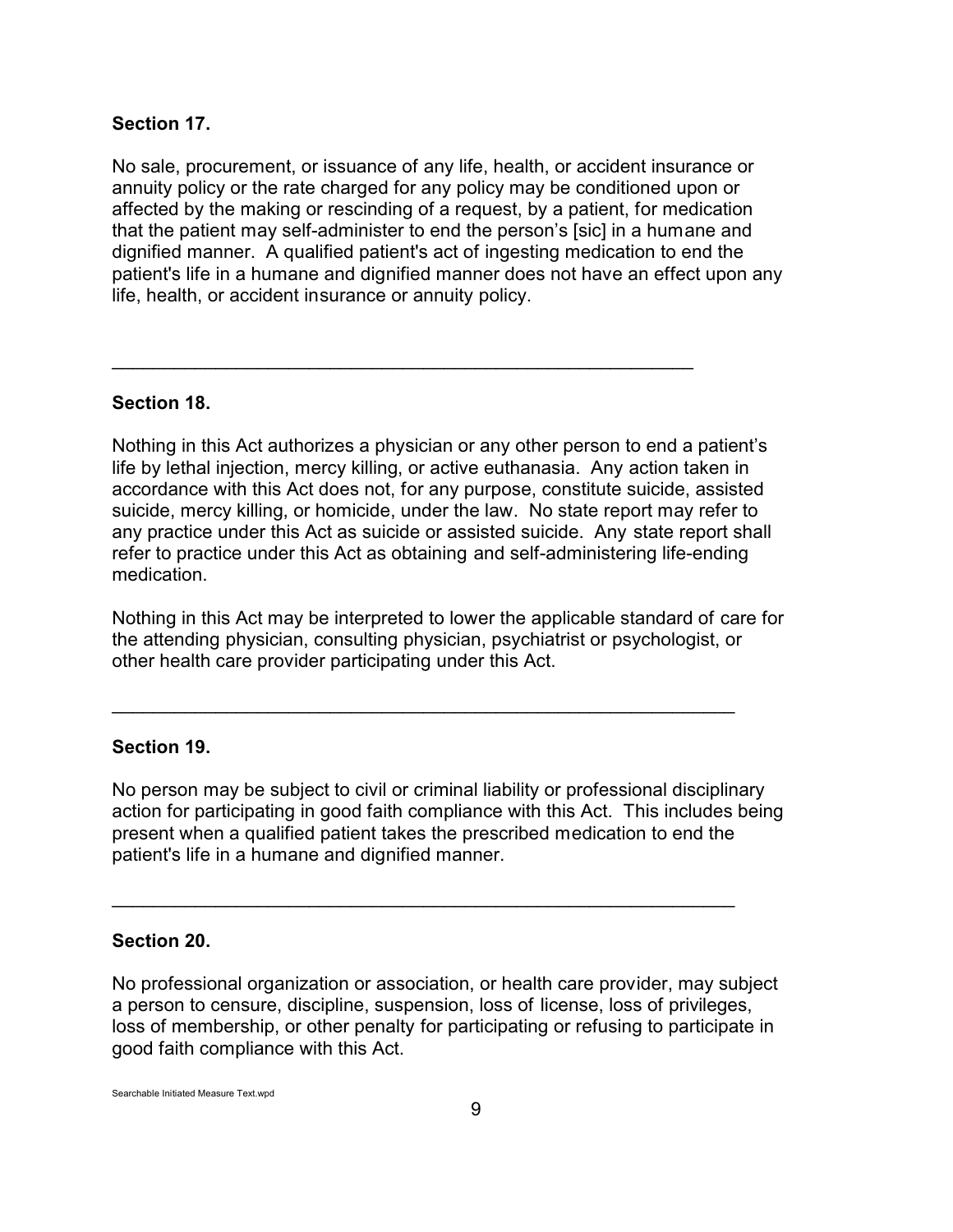### **Section 21.**

A patient's request for or provision by an attending physician of medication in good faith compliance with this chapter does not constitute neglect for any purpose of law or provide the sole basis for the appointment of a guardian or conservator.

\_\_\_\_\_\_\_\_\_\_\_\_\_\_\_\_\_\_\_\_\_\_\_\_\_\_\_\_\_\_\_\_\_\_\_\_\_\_\_\_\_\_\_\_\_\_\_\_\_\_\_\_\_\_\_\_\_\_\_\_

 $\mathcal{L}_\text{G}$ 

## **Section 22.**

Only willing health care providers may participate in the provision to a qualified patient of medication to end the patient's life in a humane and dignified manner. lf a health care provider is unable or unwilling to carry out a patient's request under this Act, and the patient transfers the patient's care to a new health care provider, the prior health care provider shall transfer, upon request, a copy of the patient's relevant medical records to the new health care provider.

 $\mathcal{L}_\text{G}$ 

## **Section 23.**

A health care provider may prohibit another health care provider from participating under this Act on the premises of the prohibiting provider if the prohibiting provider has given notice to all health care providers with privileges to practice on the premises and to the general public of the prohibiting provider's policy regarding participating. lf a health care provider has provided the notice required pursuant to this section, the health care provider may subject another health care provider to the following sanctions:

(1) Loss of privileges, loss of membership, or other sanctions provided under the medical staff bylaws, policies, and procedures of the sanctioning health care provider if the sanctioned provider is a member of the sanctioning provider's medical staff and participates under this Act while on the health care facility premises of the sanctioning health care provider, excluding the private medical office of a physician or other provider;

(2) Termination of a lease or other property contract or other nonmonetary remedies provided by a lease contract, not including loss or restriction of medical staff privileges or exclusion from a provider panel, if the sanctioned provider participates under this Act while on the premises of the sanctioning health care provider or on property that is owned by or under the direct control of the sanctioning health care provider; or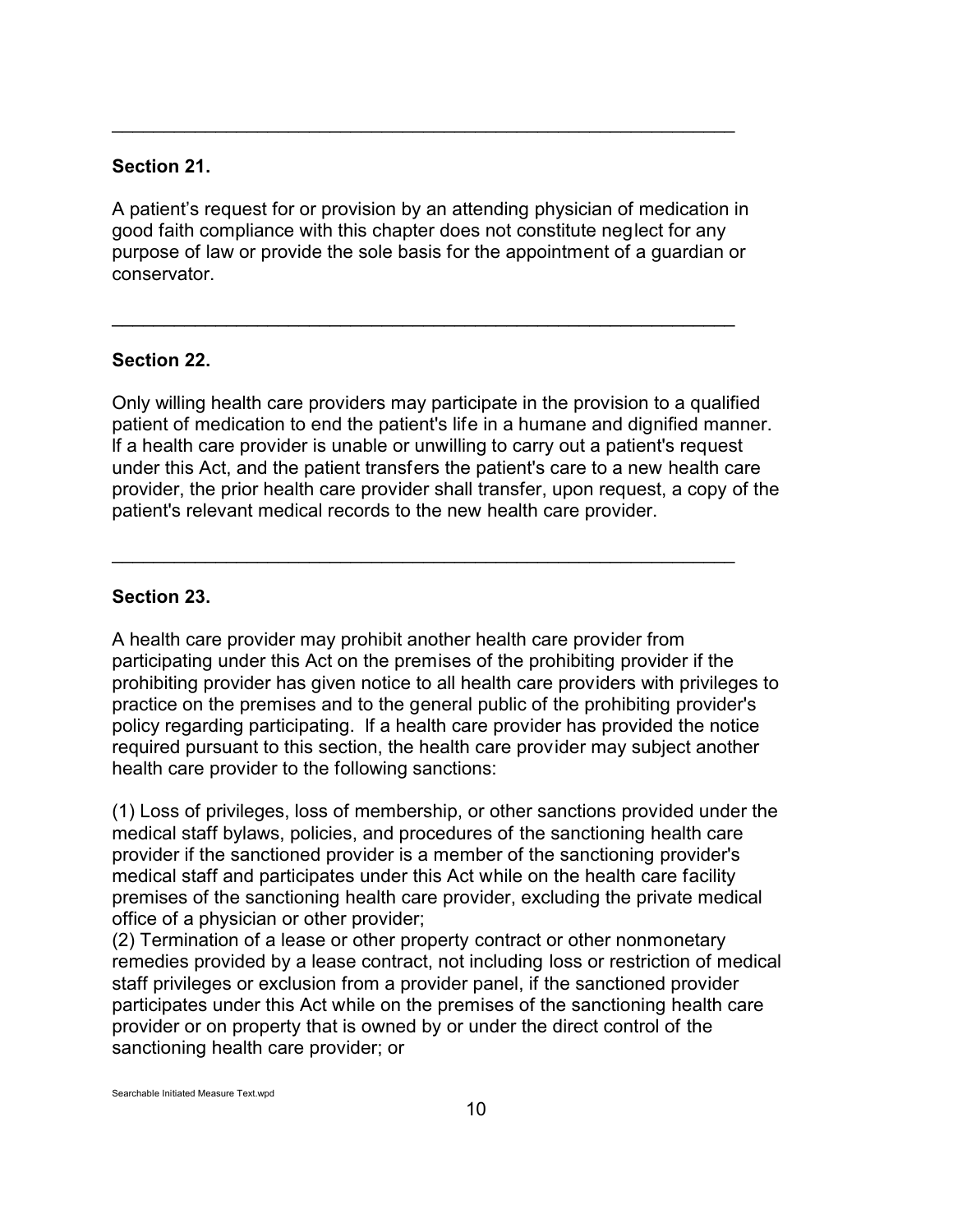(3) Termination of a contract or other nonmonetary remedies provided by contract if the sanctioned provider participates under this Act while acting in the course and scope of the sanctioned provider's capacity as an employee or independent contractor of the sanctioning health care provider.

Nothing in this section prevents a health care provider from participating under this Act while acting outside the course and scope of the provider's capacity as an employee or independent contractor or a patient from contracting with the patient's attending physician and consulting physician to act outside the course and scope of the provider's capacity as an employee or independent contractor of the sanctioning health care provider.

A health care provider that imposes sanctions under this action shall follow all due process and other procedures the sanctioning health care provider may have that are related to the imposition of sanctions on another health care provider. No sanction imposed under this section may be the sole basis for a report of unprofessional conduct.

For the purposes of this section the notice required shall be in writing to the health care provider specifically informing the health care provider before the provider's participation under this Act of the sanctioning health care provider's policy about participation in activities covered under this Act. Participating under this Act does not include making an initial determination that a patient has a terminal disease and informing the patient of the medical prognosis, providing information about this Act to a patient upon the request of the patient, or providing a patient, upon the request of the patient, with a referral to another physician.

### **Section 24.**

A person who without authorization of the patient willfully alters or forges a request for medication or conceals or destroys a rescission of that request with the intent or effect of causing the patient's death is guilty of a Class A felony.

\_\_\_\_\_\_\_\_\_\_\_\_\_\_\_\_\_\_\_\_\_\_\_\_\_\_\_\_\_\_\_\_\_\_\_\_\_\_\_\_\_\_\_\_\_\_\_\_\_\_\_\_\_\_\_\_\_\_\_\_

A person who coerces or exerts undue influence on a patient to request medication to end the patient's life, or to destroy a rescission of a request, is guilty of a class A felony.

This Act does not limit further liability for civil damages resulting from other negligent conduct or intentional misconduct by any person. The penalties in this section do not preclude criminal penalties applicable under other law for conduct that is inconsistent with this Act.